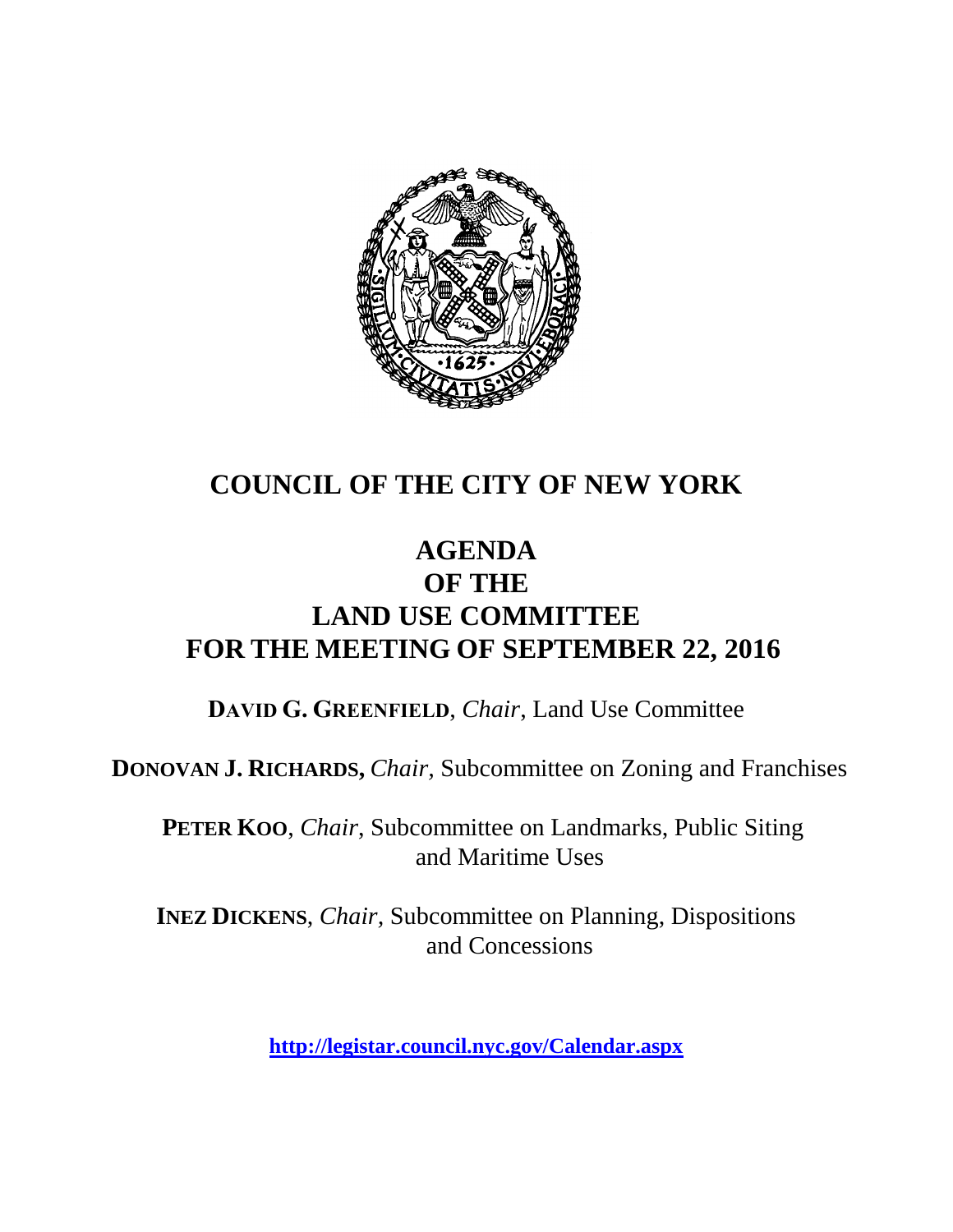1

### **MANHATTAN - CB 5 C 160082 ZSM**

Application submitted by 42 West 18<sup>th</sup> Realty Corp. pursuant to Section 197-c and 201 of the New York City Charter, for the grant of a special permit pursuant to Section 74- 711 (Landmark Preservation In all Districts) of the Zoning Resolution to modify height and setback requirements, rear yard requirements, and minimum distance between buildings requirements, to facilitate a mixed-use development on property located at 38-42 West 18th Street (Block 819, Lots 14, 15 and 66), in a C6-4A District, within the Ladies Mile Historic District.

The Land Use Committee will hold a meeting in the **Committee Room, City Hall,**  New York City, New York 10007, commencing at **11:00 A.M. on Thursday, September 22, 2016**, to consider all items reported out of the Subcommittees at the meetings held on Tuesday, September 20, 2016, and conduct such other business as may be necessary.

### **L.U. NO. 427 HOPE EAST OF FIFTH RESYNDICATION MANHATTAN - CB 11 20175023 HAM**

Application submitted by the New York City Department of Housing Preservation and Development pursuant to Article 16 of the General Municipal Law for approval of an urban development action area project and waiver of the area designation requirement and Sections 197-c and 197-d of the New York City Charter for property located at 212 East 117<sup>th</sup> Street (Block 1666, Lot 41), in Community Board 11, Council District 8, Borough of Manhattan.

**L.U. NO. 438**

**ADORAMA**

# **AGENDA OF THE LAND USE COMMITTEE**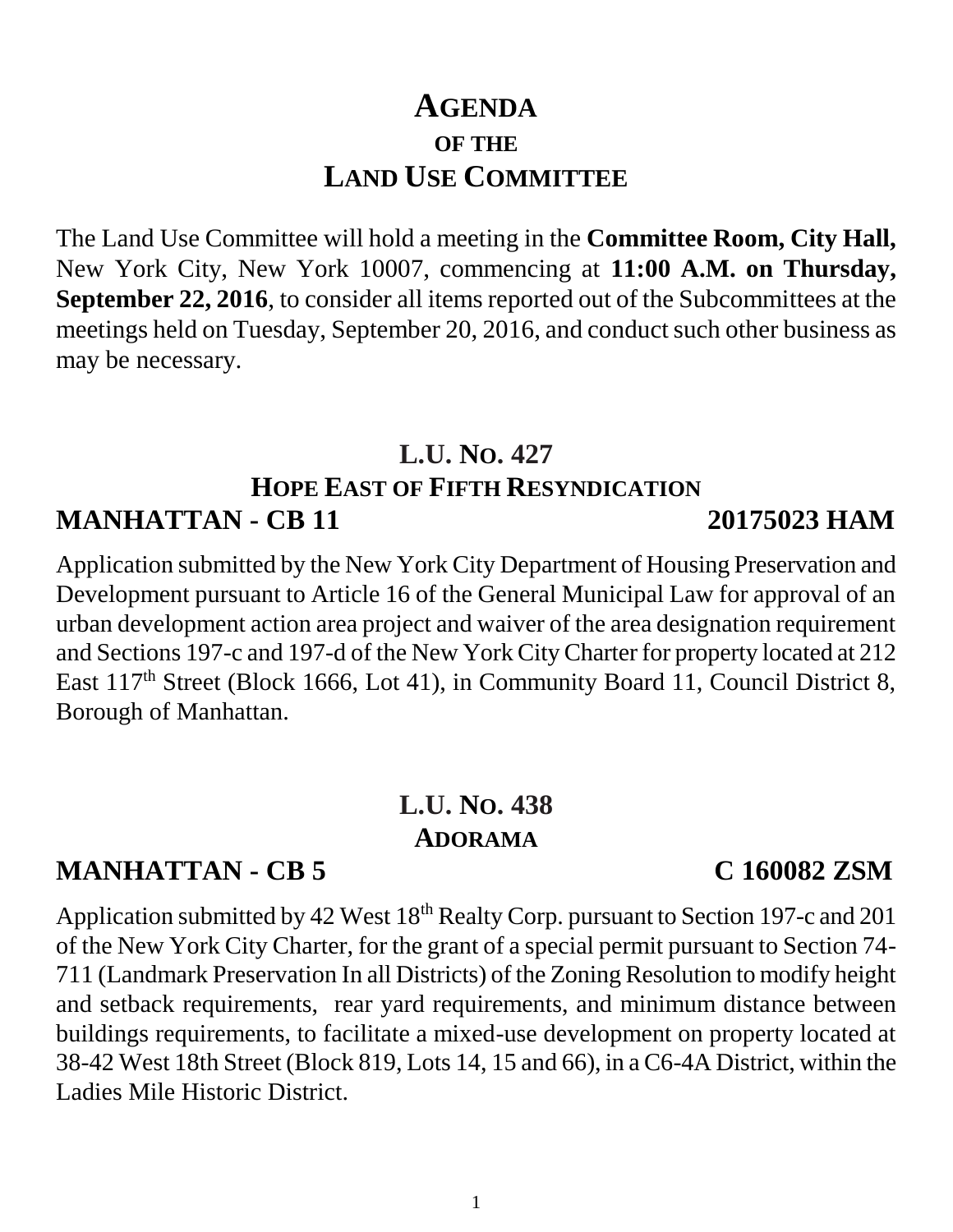### **L.U. NO. 454 SOUTHEASTERN QUEENS VACANT HOMES PROJECT CLUSTER 1, CD 21**

### **QUEENS - CB 3 20175036 HAQ**

Application submitted by the New York City Department of Housing Preservation and Development pursuant to Section 696 of Article 16 of the General Municipal Law for approval of a real property tax exemption, an urban development action area project, and waiver of the area designation requirement and Sections 197-c and 197-d of the New York City Charter for property located at 32-10 102<sup>nd</sup> Street (Block 01696, Lot 9), in Community Board 3, Council District 21, Borough of Queens.

## **L.U. NO. 455 SOUTHEASTERN QUEENS VACANT HOMES PROJECT CLUSTER 2, CD 23**

## **QUEENS - CB 13 20175037 HAQ**

Application submitted by the New York City Department of Housing Preservation and Development pursuant to Section 696 of Article 16 of the General Municipal Law for approval of a real property tax exemption, an urban development action area project, and waiver of the area designation requirement and Sections 197-c and 197-d of the New York City Charter for property located at 89-55 208<sup>th</sup> Street (Block 10573, Lot 43), in Community Board 13, Council District 23, Borough of Queens.

## **L.U. NO. 456 SOUTHEASTERN QUEENS VACANT HOMES PROJECT CLUSTER 3, CD 24**

# **QUEENS - CB 8 20175038 HAQ**

Application submitted by the New York City Department of Housing Preservation and Development pursuant to Section 696 of Article 16 of the General Municipal Law for approval of a real property tax exemption, an urban development action area project, and waiver of the area designation requirement and Sections 197-c and 197-d of the New York City Charter for property located at 80-44 162<sup>nd</sup> Street (Block 06856, Lot 59), in Community Board 8, Council District 24, Borough of Queens.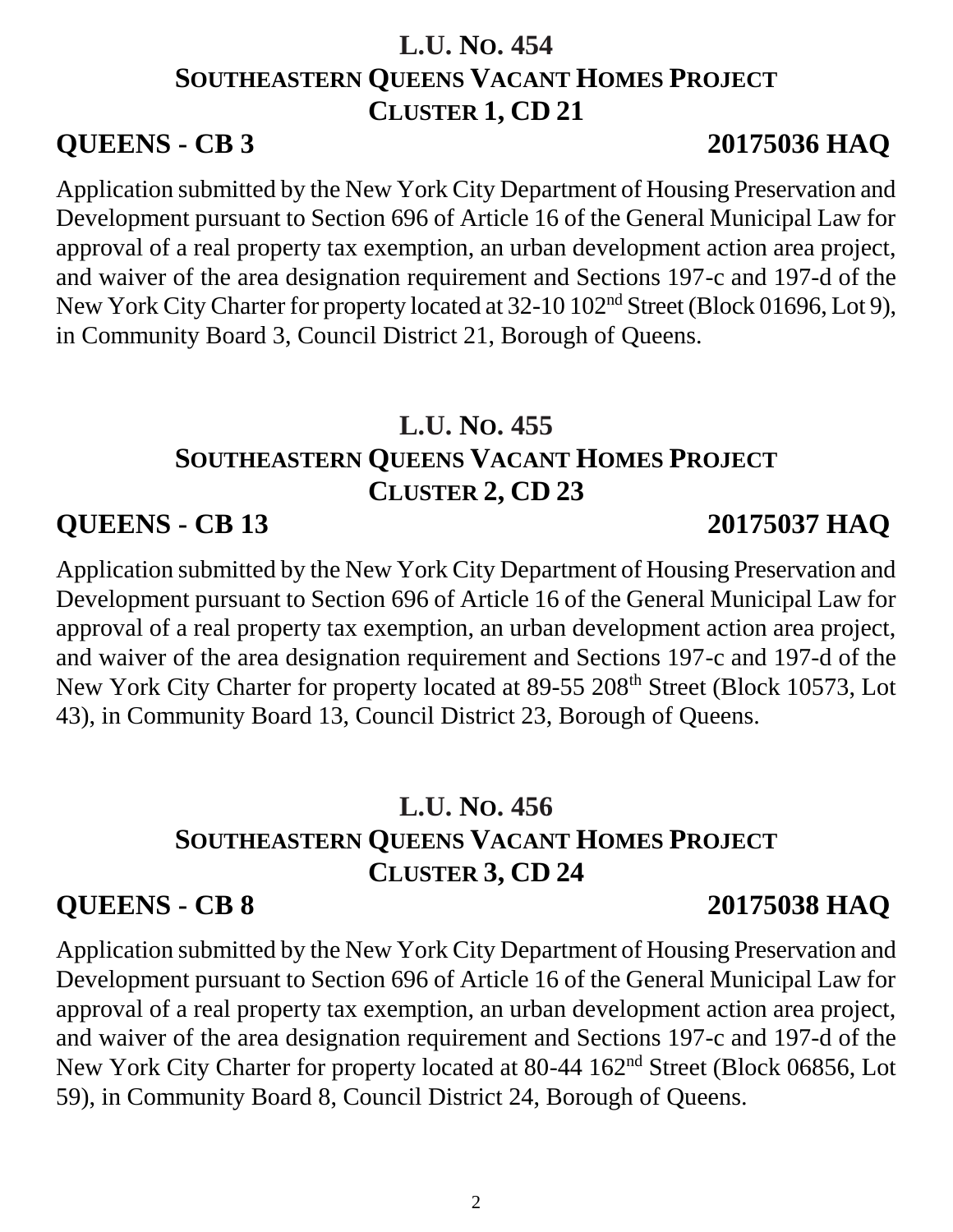## **L.U. NO. 457 SOUTHEASTERN QUEENS VACANT HOMES PROJECT CLUSTER 5, CD 31**

### **QUEENS - CBs 12 and 13 20175040 HAQ**

Application submitted by the New York City Department of Housing Preservation and Development pursuant to Section 696 of Article 16 of the General Municipal Law for approval of a real property tax exemption, an urban development action area project, and waiver of the area designation requirement and Sections 197-c and 197-d of the New York City Charter for properties located at 144-41 158th Street (Block 15013, Lot 4), 171-15 144th Avenue (Block 12594, Lot 16), and 222-33 143rd Road (Block 13086, Lot 57), in Community Boards 12 and 13, Council District 31, Borough of Queens.

## **L.U. NO. 458 ALTUS CAFÉ**

### **MANHATTAN - CB 12 20165640 TCM**

Application pursuant to Section 20-226 of the Administrative Code of the City of New York, concerning the petition of Carnival Latin Bistro Corp., d/b/a Altus Café, for a new revocable consent to establish, maintain and operate an unenclosed sidewalk café located at 4325 Broadway.

# **L.U. No. 467 MITCHELL-LINDEN LIBRARY SITE**

# **QUEENS - CB 7 C 160247 PQQ**

Application submitted by the Queens Public Library and the New York City Department of Citywide Administrative Services, pursuant to Section 197-c of the New York City Charter, for the acquisition of property located at 31-32 Union Street (Block 4414, Lots 1333-1339) for continued use as a library.